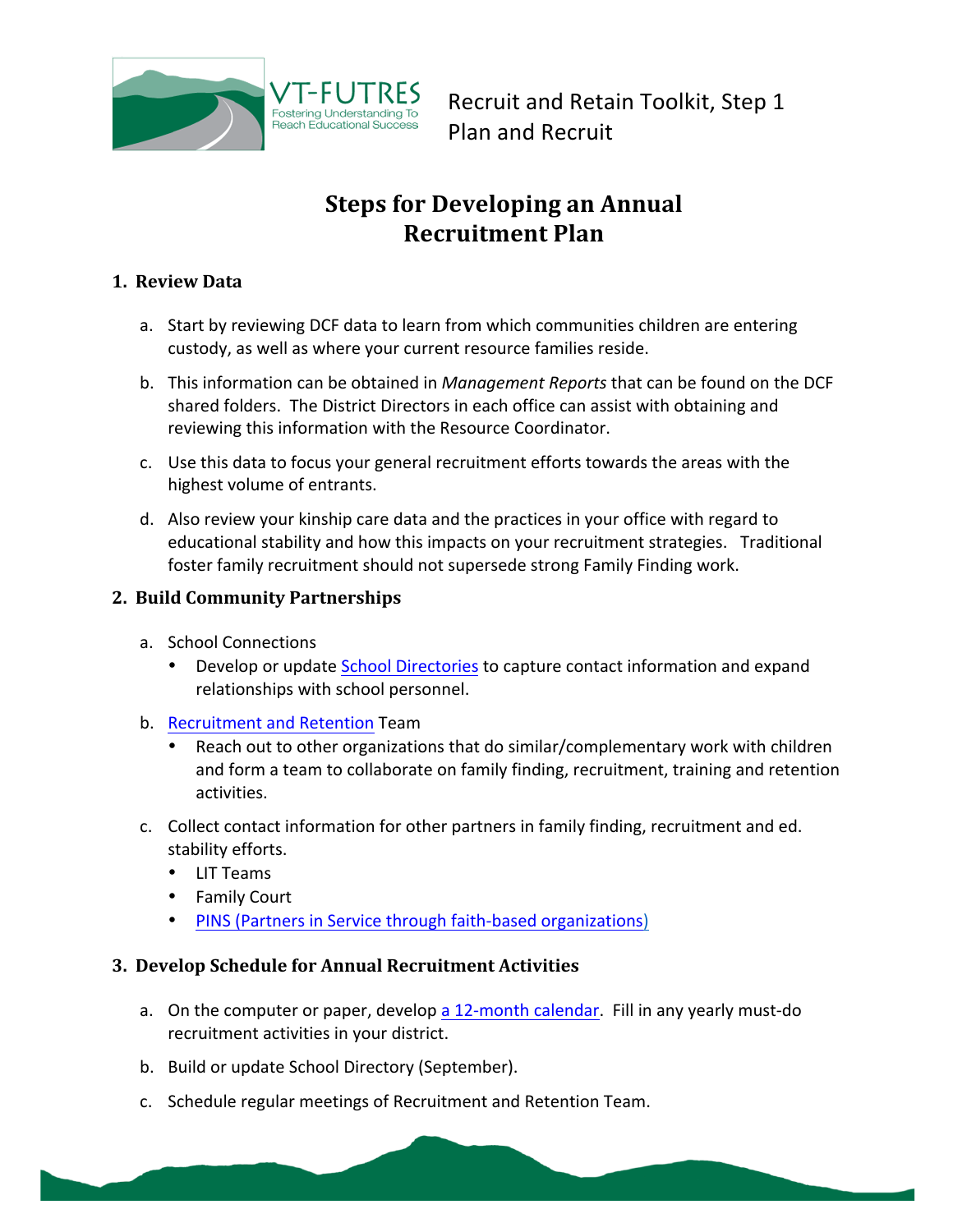

- d. Arrange presentations to educate community partners on the importance of educational stability and keeping local kids local. Show how it relates to recruitment.
- e. Use FAST FACTS, a version of the VT-FUTRES Educational Stability Powerpoint or resources from the LINKS section of this website. Try for meetings with:
	- School staff resources include: Endless Dream curriculum or VT-FUTRES PowerPoint.
	- Legal Community via a Bench Bar presentation resources include Bench Bar PowerPoint and the LINKS section of this website.
	- L.I.T team resources include LIT PowerPoint and the LINKS section of this website.
	- P.I.N.S. -Partners in Service Resources include FAST FACTS and video clips from the LINKS section of this website.
- f. Consider any annual or special events in your community/district where you want to have a recruitment presence.
	- Farmers Markets
	- Field Days
	- Special community days i.e. Octoberfest,  $4^{th}$  of July, Memorial Day
	- Concerts
	- Fairs
	- Home Shows
	- Town Meetings
	- School activities
- g. Press Releases and Using the Media
	- Update District Section of the DCF Website
	- Use Toolkit press release templates for school and religious organization newsletters. (Found in Recruitment and Retention Steps 1 and Steps 4.)
	- Submit press releases to local papers, newsletters or community websites for specific occasions.
		- o May National Foster Care Month
		- $\circ$  To celebrate a specific foster parent
- h. Child Specific Recruitment
	- Building relationships with school and community partners ensures that they are on board to help brainstorm placement possibilities when a child coming into custody needs a home.
	- Target child specific recruitment on the DCF web site.
	- Target child specific recruitment in the schools beginning with the I/A unit.
	- Work with Community Partner Agency Team if appropriate.